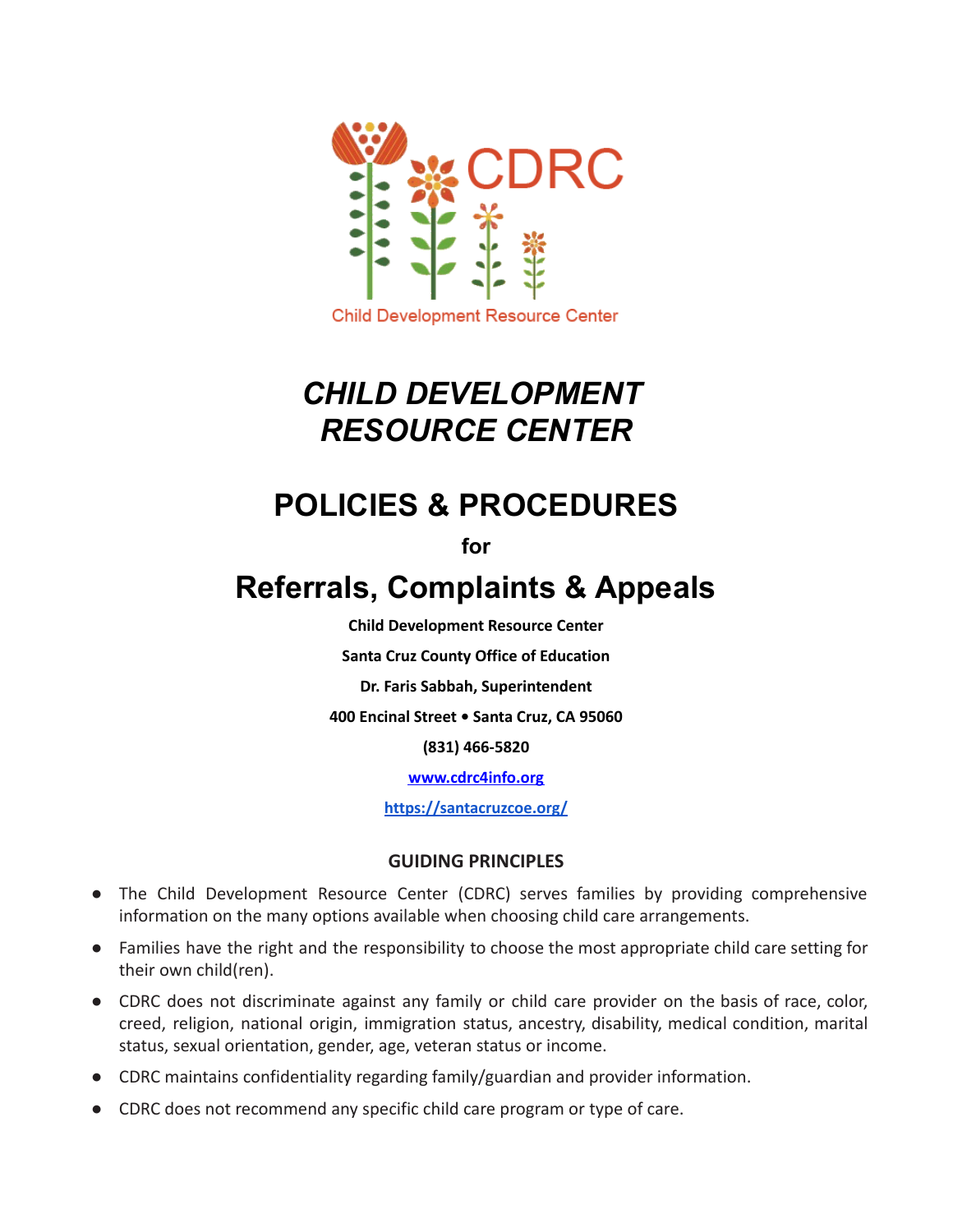### **CHILD CARE REFERRAL POLICIES AND PROCEDURES**

- While providing information on child care options, CDRC does not recommend one child care provider or one type of program over another.
- Information is offered to help families/guardians learn how to decide if a child care program meets their needs.
- Families are encouraged to visit several different child care programs and ask questions before deciding on a child care arrangement.
- All agreements for child care are made between the family and child care provider(s).
- Families are advised about viewing providers' history on the Licensing website as a step in the process of finding care (Oliver's Law).
- Families who call CDRC are given the names of at least four (4) child care providers according to the family's priorities.
- Information about programs that help eligible families pay for child care is also available.

### **PROVIDER REFERRAL POLICIES AND PROCEDURES**

The Child Development Resource Center (CDRC) gives no preferential treatment to any provider or program. Referrals are given to families according to such factors as the area where care is needed, the age of the child(ren), the type of child care wanted, the time of day care is needed and the vacancies indicated in each provider's record.

# **Licensed Child Care Providers/Programs**

#### **To be placed in the referral database:**

All currently licensed child care providers and programs in Santa Cruz County have the right to be listed in the CDRC referral database.

#### **To remain in the referral database:**

The provider's/program's license must remain good standing and the provider must comply with our requests to update current information.

#### **License-Exempt Programs**

*(Not required to have a license)*

**The following programs are considered to be License-Exempt Programs: Parent Education Co-op Preschools, Public Parks and Recreation Programs, School-Aged Child Care Programs**

*(School-aged child care programs operating on a school site and administered by the school with no more than 10% of the children in care from outside the school.)*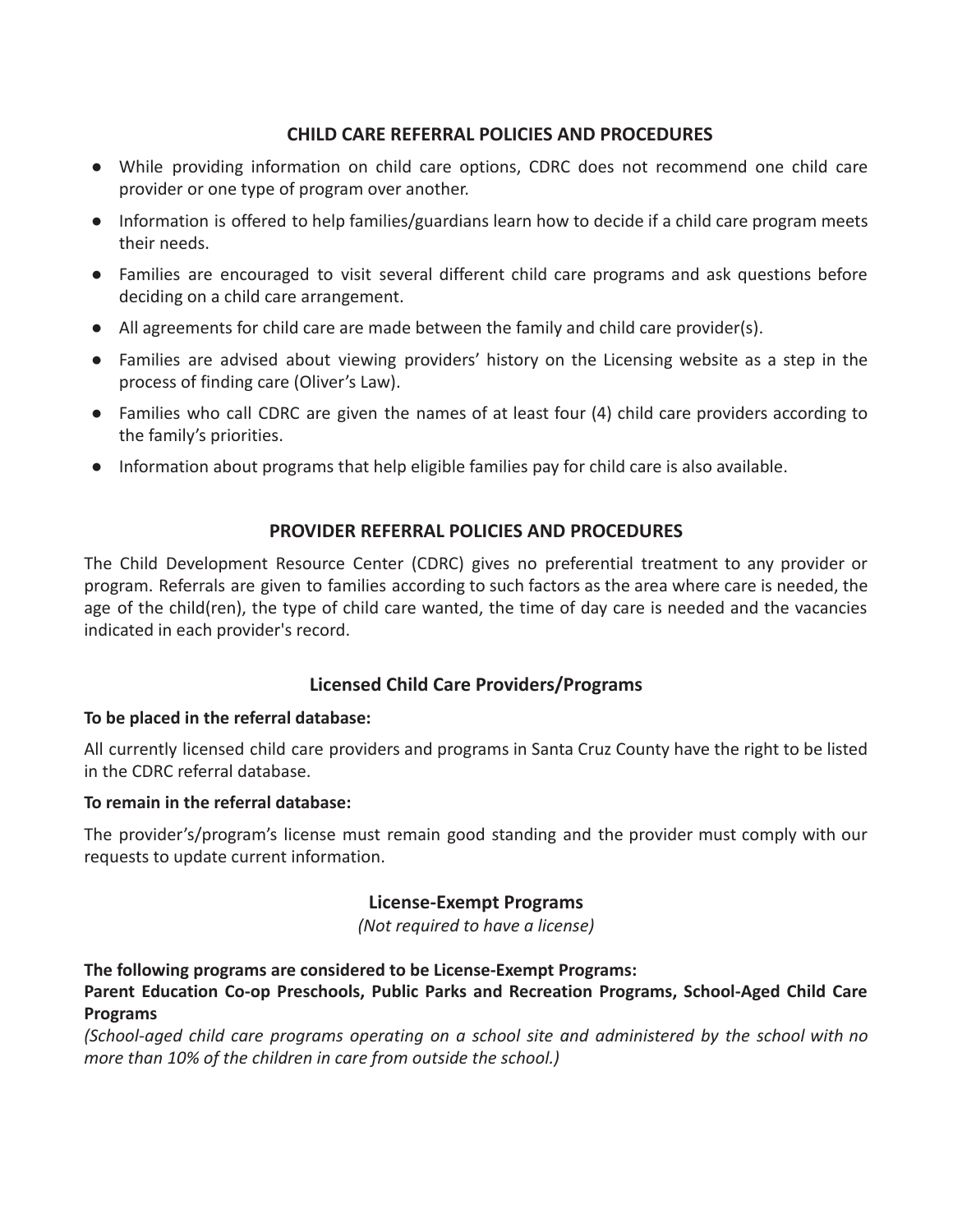**To be placed in the referral database:** All licensed-exempt Santa Cruz County Parks and Recreation programs, Parent Education Co-ops and school-aged child care programs have the right to be listed with the CDRC referral database.

**To remain in the referral database:** The program must meet the requirements for License-Exempt status and each program must update their records in our database annually.

# **REMOVAL AND/OR REINSTATEMENT IN THE REFERRAL DATABASE**

# **Licensed Providers or Programs**

The Child Development Resource Center will remove a licensed provider/program from the referral database under the following conditions:

- Community Care Licensing has revoked or terminated the provider/program license or the caregiver does not have the appropriate license.
- The provider or program is being formally investigated for child abuse, neglect, serious injury, corporal punishment, over capacity, or death of a child in care. The provider/program is removed from the referral database pending the outcome of the investigation. This is an internal CDRC procedure that plays no part in the actual investigation.
- Community Care Licensing has placed the provider/program license on a temporary suspension or on probationary status. (Can be reinstated in the database when probation is completed.)
- CDRC reserves the right to remove a provider/program from the referral database if one serious complaint or a series of similar concerns is received about the health and safety of the child(ren) in care.

# **License Exempt Programs**

The Child Development Resource Center reserves the right to remove a program from the referral database when one serious complaint, or a series of similar concerns, raises questions about the health and safety of the child(ren) in care. CDRC will notify the governing agency if appropriate. When a program is removed from the referral database, CDRC will send the program a copy of our appeal process.

# **APPEALING REMOVAL FROM THE DATABASE**

The Child Care Switchboard must receive notice of intent to appeal removal from the referral database within fifteen (15) business days from the date a provider is sent the "Notice of Removal" letter. The appeal must be made in writing to the CDRC Program Coordinator. An appeal hearing will be scheduled. After the hearing, the provider will be notified about the decision. Then the provider is either deleted from or reinstated in the referral database.